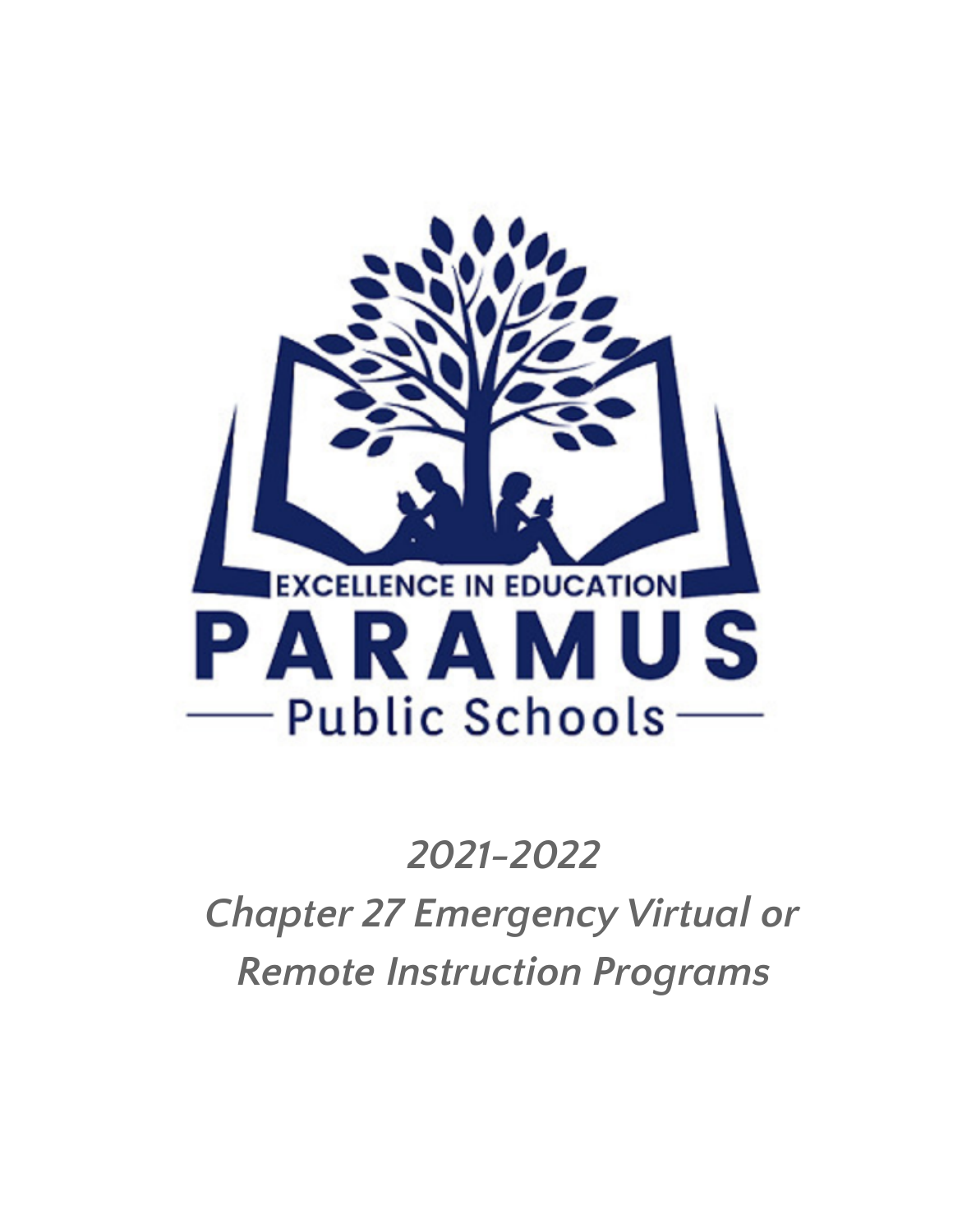

<span id="page-1-0"></span>

| <b>Table of Contents</b>        |                         |
|---------------------------------|-------------------------|
| 1. Introduction                 | $\mathbf{2}$            |
| 2. Technology and Connectivity  | 3                       |
| 3. Lunch Services               | $\overline{\mathbf{4}}$ |
| 4. Remote Learning Expectations | 5                       |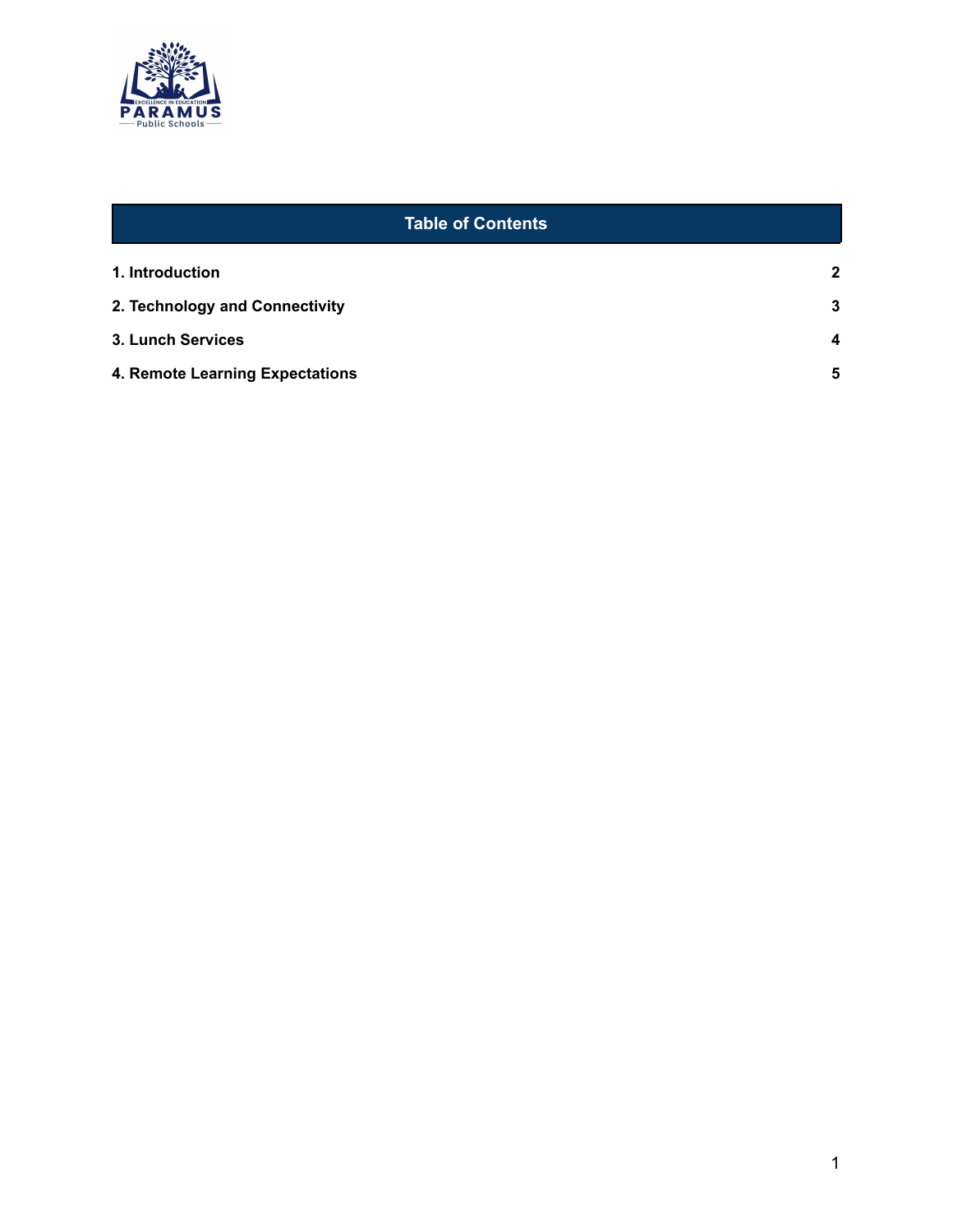

#### **1. Introduction**

<span id="page-2-0"></span>In April 2020, Governor Murphy signed A-3904 into law (P.L.2020, c.27, or "Chapter 27"), which in part requires each school district, charter school, renaissance school project, and Approved Private School for Students with Disabilities, hereinafter referred to as Local Educational Agencies (LEA), to annually submit a proposed program for emergency virtual or remote instruction (Plan) to the New Jersey Department of Education (Department). This law provides for the continuity of instruction in the event of a public health-related district closure by permitting LEAs to utilize virtual or remote instruction to satisfy the 180-day requirement pursuant to N.J.S.A. 18A:7F-9. To assist LEAs in submitting their Plans, the Department is issuing "Local Educational Agency Guidance for Chapter 27 Emergency Virtual or Remote Instruction Programs for the 2021-2022 School Year (SY)," which includes a checklist identifying components that must be included in an LEA's Plan.

The Paramus Public Schools Emergency Virtual or Remote Instruction Plan provides for continuity of instruction in the event of a public health-related district closure, in accordance with A-3904 which permits LEAs to utilize virtual or remote instruction to satisfy the 180-day requirement pursuant to N.J.S.A. 18A:7F-9.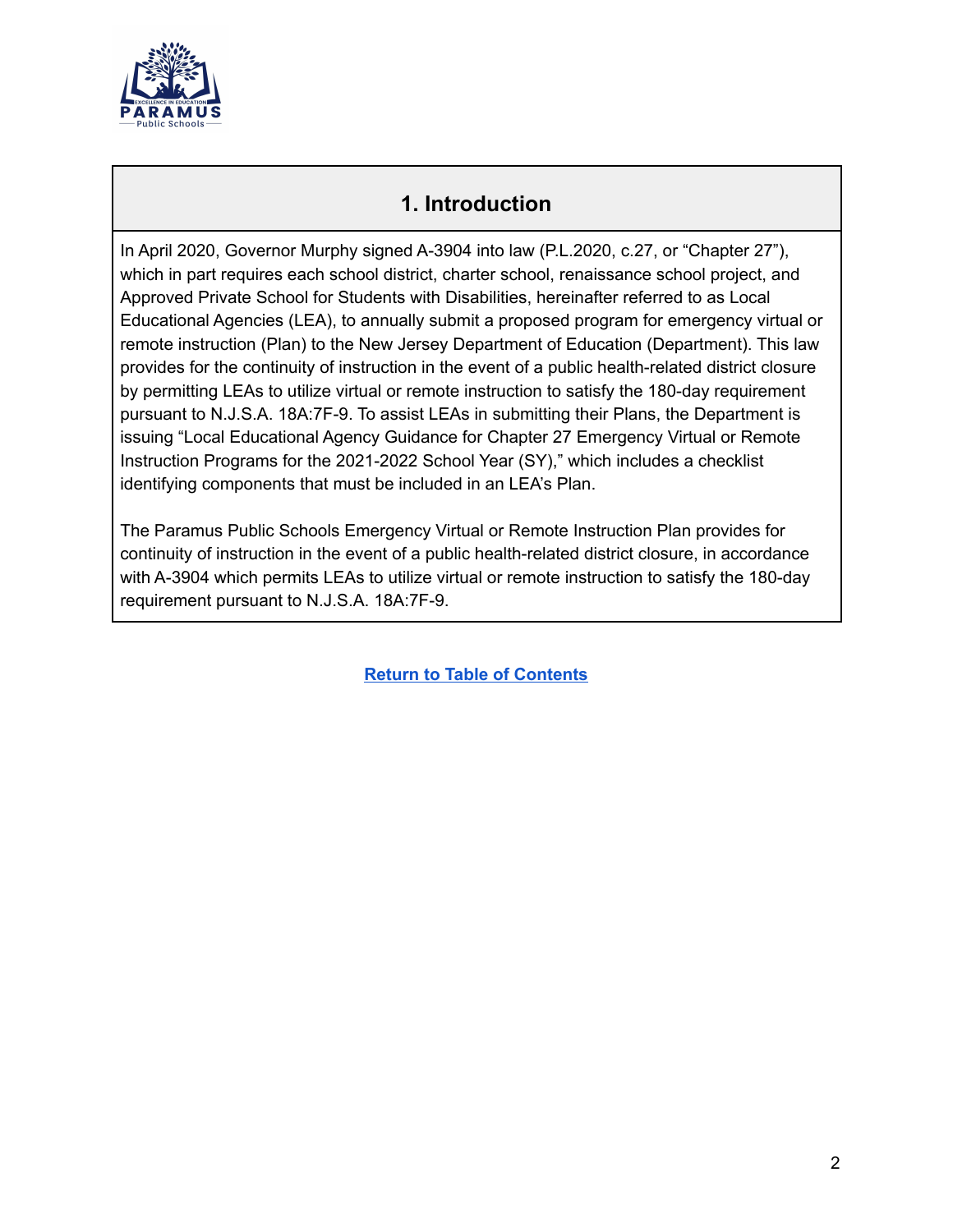

# **2. Technology and Connectivity**

<span id="page-3-0"></span>All students K-12 will receive district-issued Chromebooks to use both within the school building and at home. Any family with inadequate Internet connectivity will be provided with equipment from the district to ensure continued seamless connection.

Support tickets for any issues related to the Chromebooks, Apps, or other online resources can be submitted by students or parents/guardians using a link on the district website. Every attempt will be made to resolve issues remotely. However, if this is not possible, the Information Technology team will schedule a time for a replacement device to be picked up.

As an additional layer of support, the technology office has implemented a live support chat feature on the district website where students, parents/guardians, and staff members can engage live with a member of the technology team to receive direct and timely support with all aspects of technology.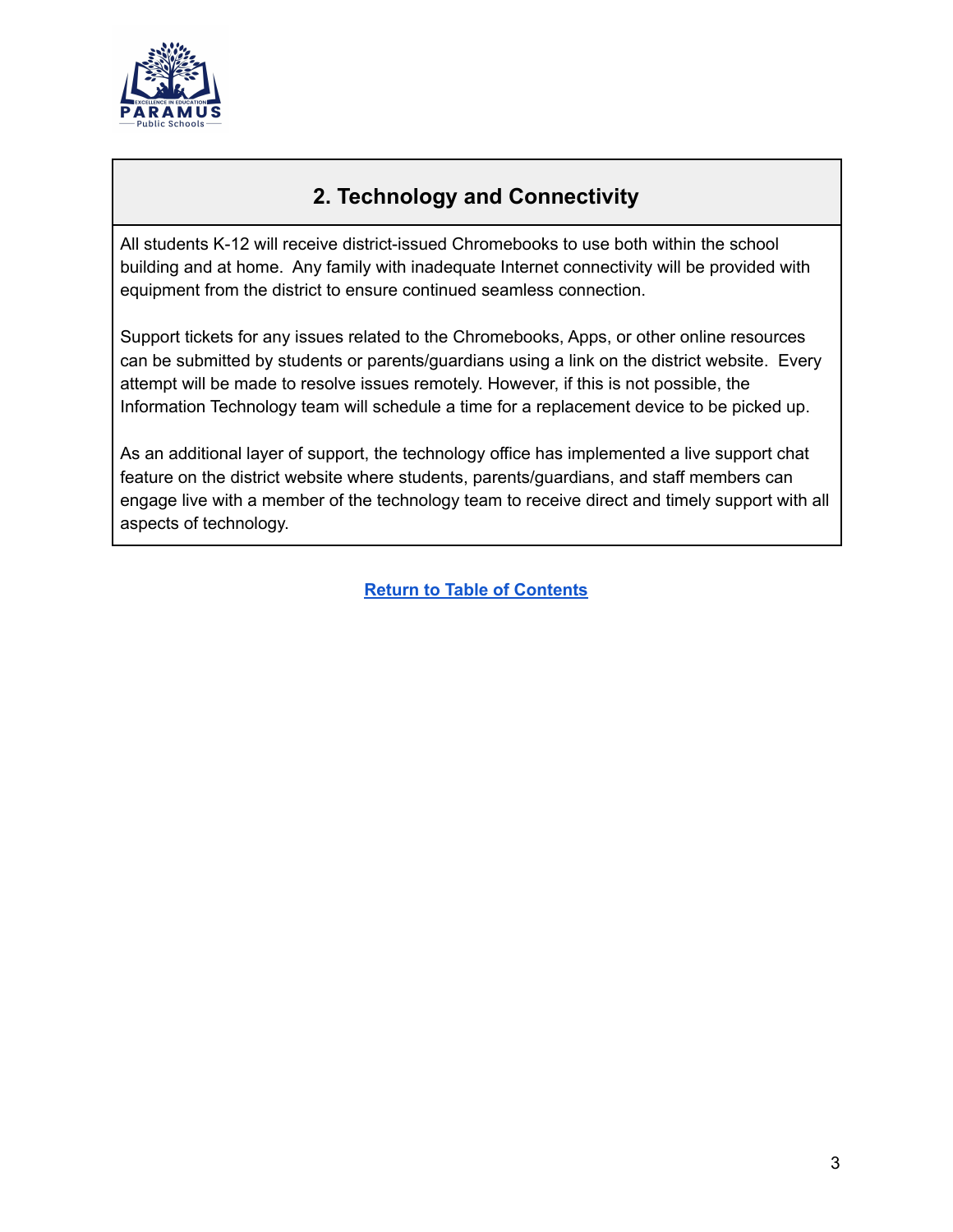

## **3. Lunch Services**

<span id="page-4-0"></span>"Pick-up and Go" cold lunches will be available to all students at designated locations on each side of town. Two meals will be available to pick up every Monday and three meals will be available to pick up every Wednesday. The pick-up times will be 12:00 p.m. - 1:00 p.m. at the following locations:

- Paramus High School: outside the Gary Street cafeteria door
- West Brook Middle School: outside the side cafeteria door

The district will make appropriate delivery accommodations for families in need who are unable to pick up their children's lunches from the identified locations.